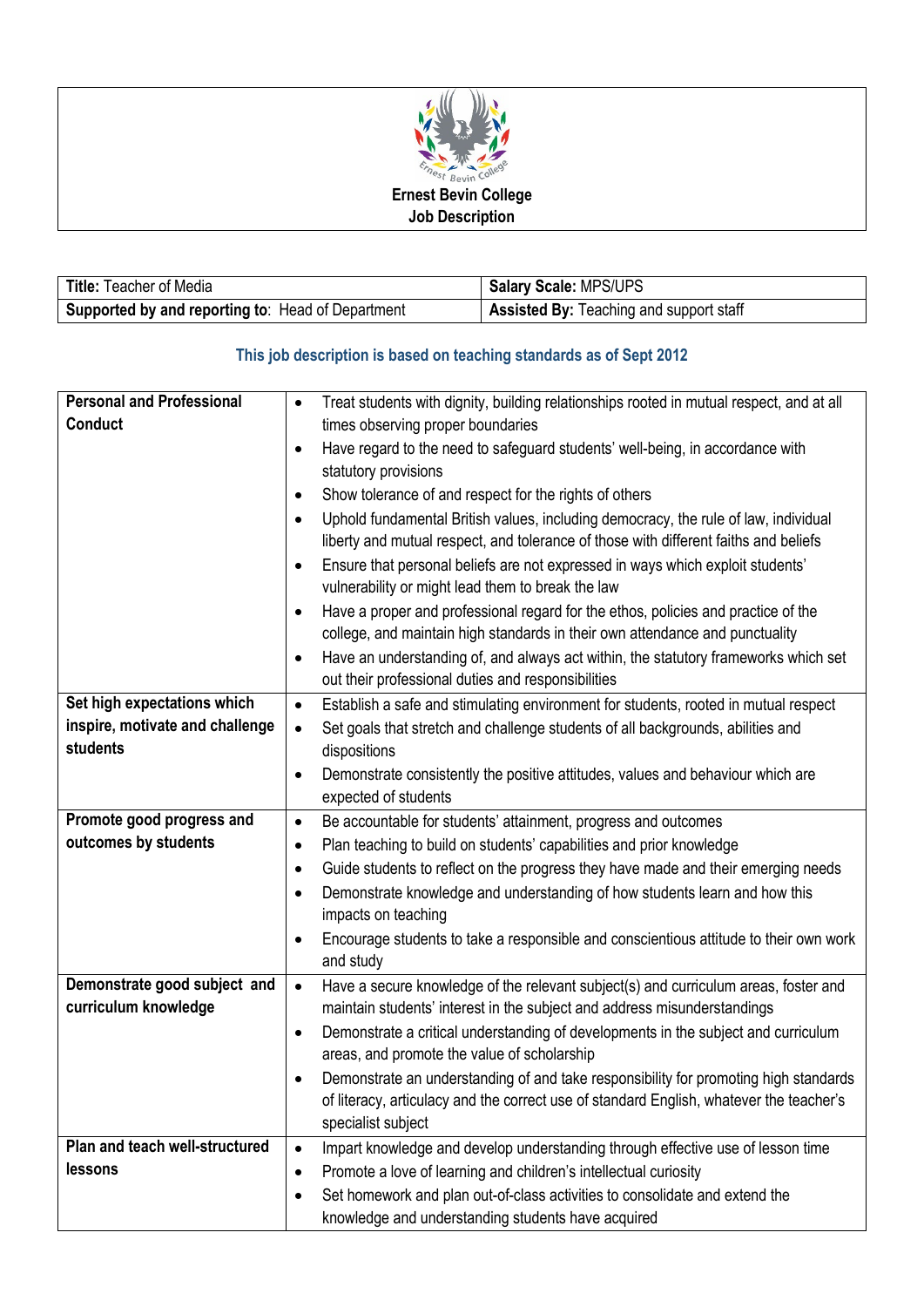|                                | Reflect systematically on the effectiveness of lessons and approaches to teaching<br>$\bullet$      |  |  |
|--------------------------------|-----------------------------------------------------------------------------------------------------|--|--|
|                                | Contribute to the design and provision of an engaging curriculum within the relevant                |  |  |
|                                | subject area(s)                                                                                     |  |  |
| Adapt teaching to respond to   | Have a secure understanding of how a range of factors can inhibit students' ability to<br>$\bullet$ |  |  |
| the strengths and needs of all | learn and how best to overcome these                                                                |  |  |
| students                       | Demonstrate an awareness of the physical, social and intellectual development of<br>$\bullet$       |  |  |
|                                | children, and know how to adapt teaching to support students' education at different                |  |  |
|                                | stages of development                                                                               |  |  |
|                                | Have a clear understanding of the needs of all students, including those with special<br>$\bullet$  |  |  |
|                                | educational needs; those with high ability; those with English as an additional                     |  |  |
|                                | language; those with disabilities; and be able to use and evaluate distinctive teaching             |  |  |
|                                | approaches to engage and support them                                                               |  |  |
|                                | Know when and how to differentiate appropriately, using approaches which enable<br>$\bullet$        |  |  |
| Make accurate and productive   | Know and understand how to assess the relevant subject and curriculum areas,<br>$\bullet$           |  |  |
| use of assessment              | including statutory assessment requirements                                                         |  |  |
|                                | Make use of formative and summative assessment to secure students' progress<br>$\bullet$            |  |  |
|                                | Use relevant data to monitor progress, set targets, and plan subsequent lessons<br>$\bullet$        |  |  |
|                                | Give students regular feedback, both orally and through accurate marking, and<br>$\bullet$          |  |  |
|                                | encourage students to respond to the feedback                                                       |  |  |
| Manage behaviour effectively   | Have clear rules and routines for behaviour in classrooms, and take responsibility for<br>$\bullet$ |  |  |
| to ensure a good and safe      | promoting good and courteous behaviour both in classrooms and around the college,                   |  |  |
| learning environment           | in accordance with the college's behaviour policy                                                   |  |  |
|                                | Have high expectations of behaviour, and establish a framework for discipline with a<br>$\bullet$   |  |  |
|                                | range of strategies, using praise, sanctions and rewards consistently and fairly                    |  |  |
|                                | Manage classes effectively, using approaches which are appropriate to students'<br>$\bullet$        |  |  |
|                                | needs in order to involve and motivate them                                                         |  |  |
|                                | Maintain good relationships with students, exercise appropriate authority and act<br>٠              |  |  |
|                                | decisively where necessary                                                                          |  |  |
| Fulfil wider professional      | Make a positive contribution to the wider life and ethos of the college<br>$\bullet$                |  |  |
| responsibilities               | Develop effective professional relationships with colleagues, knowing how and when<br>$\bullet$     |  |  |
|                                | to draw on advice and specialist support                                                            |  |  |
|                                | Take responsibility for improving teaching through appropriate professional<br>$\bullet$            |  |  |
|                                | development, responding to advice and feedback from colleagues                                      |  |  |
|                                | Communicate effectively with parents with regard to students' achievements and well-<br>٠           |  |  |
|                                | being                                                                                               |  |  |

The above responsibilities and duties will be undertaken in addition to the duties of a schoolteacher contained in the School Teachers' Pay and Conditions Document. This job description does not direct the particular amount of time to be spent on carrying out the above duties and responsibilities and no part of it may be so construed. This job description is not necessarily a comprehensive definition of the post. It will be reviewed at least once a year and may be subject to modification or amendments at any time after consultation with the post holder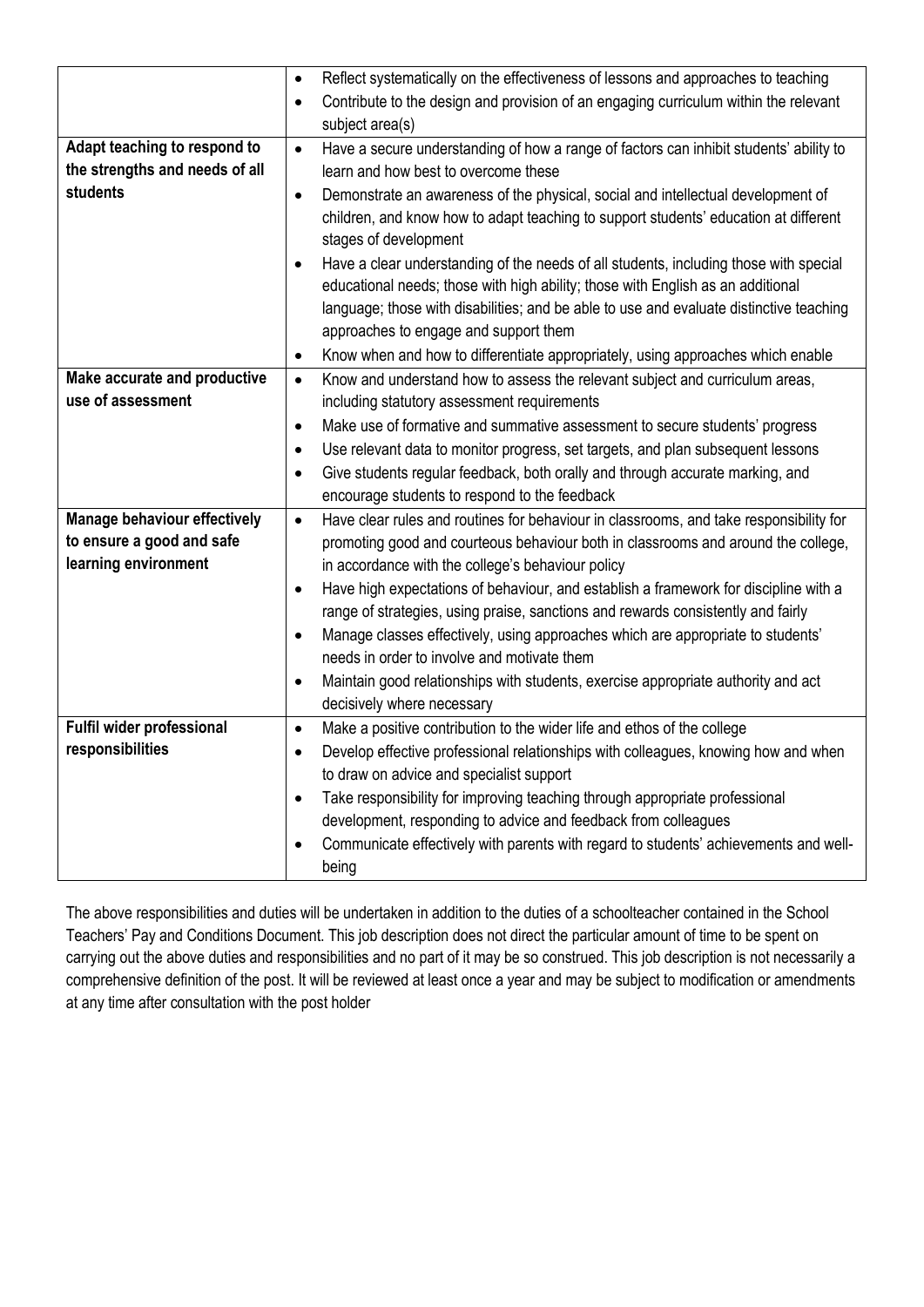

## Reporting to: Head of Department

| <b>CRITERIA</b>        | <b>ESSENTIAL</b>                                                           | <b>DESIRABLE</b>                      |
|------------------------|----------------------------------------------------------------------------|---------------------------------------|
| <b>QUALIFICATIONS</b>  | QTS<br>$\bullet$                                                           | Further accredited study<br>$\bullet$ |
| <b>EXPERIENCE</b>      | Varied and successful teaching experience across 11-19<br>$\bullet$        |                                       |
|                        | range                                                                      |                                       |
|                        | Understanding and experience of teaching the Media<br>$\bullet$            |                                       |
|                        | Curriculum                                                                 |                                       |
| KNOWLEDGE AND          | An excellent classroom practitioner<br>$\bullet$                           |                                       |
| <b>SKILLS</b>          | A thorough understanding of current developments and<br>$\bullet$          |                                       |
|                        | initiatives in 11-19 education                                             |                                       |
|                        | Ability to monitor, review and evaluate the work of the<br>$\bullet$       |                                       |
|                        | College against OFSTED criteria                                            |                                       |
|                        | All teaching to be at least good<br>٠                                      |                                       |
|                        | Good knowledge of OCR A Level Specification,<br>$\bullet$                  |                                       |
|                        | including understanding of a range of key academic                         |                                       |
|                        | theories                                                                   |                                       |
|                        | Experience of using & teaching Adobe Creative Suite -<br>٠                 |                                       |
|                        | Photoshop and Premiere Pro specifically                                    |                                       |
|                        | Organizational skills necessary for collation and                          |                                       |
|                        | submission of coursework                                                   |                                       |
|                        | Ability to organise online curriculum effectively,                         |                                       |
|                        | particularly for remote resources and coursework tasks                     |                                       |
|                        | Ability to work with Mac OS                                                |                                       |
|                        | Practical filming/photography skills<br>$\bullet$                          |                                       |
|                        | Very high level of technical literacy necessary -<br>$\bullet$             |                                       |
|                        | hardware and software                                                      |                                       |
| PERSONAL               | Commitment to own learning and development<br>$\bullet$                    |                                       |
| <b>QUALITIES AND</b>   | Ability to maintain good working relationships and play<br>$\bullet$       |                                       |
| <b>CHARACTERISTICS</b> | appropriate roles within the team                                          |                                       |
|                        | Energy, enthusiasm and stamina<br>٠                                        |                                       |
|                        | Ability to work under pressure, meet deadlines, and                        |                                       |
|                        | establish positive relationships with students, parents,                   |                                       |
|                        | staff and outside agencies                                                 |                                       |
|                        | Commitment to the promotion of equal opportunity<br>$\bullet$              |                                       |
|                        | Awareness of responsibility towards the safeguarding of<br><b>Students</b> |                                       |
|                        | Flexibility and determination<br>٠                                         |                                       |